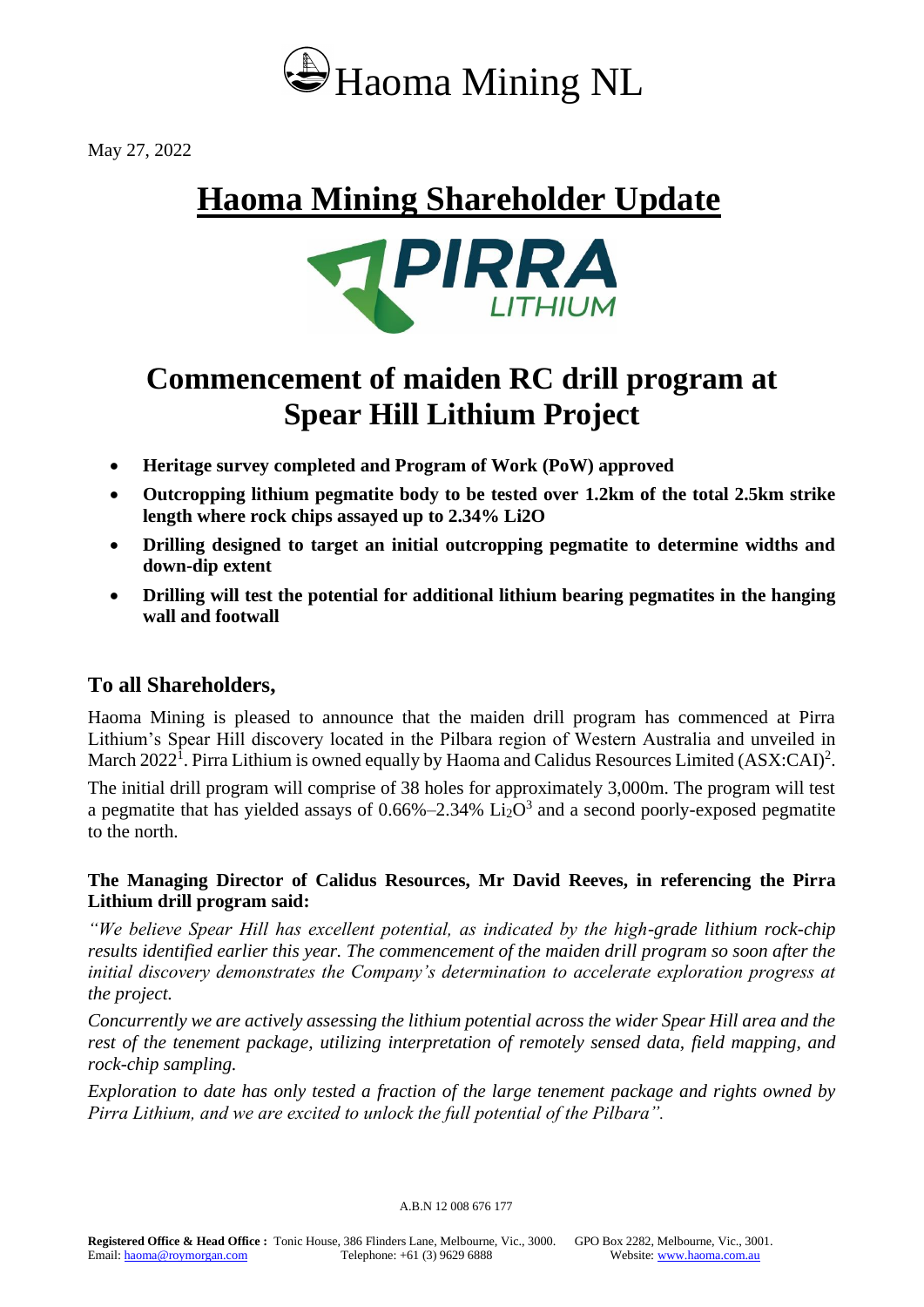## **Spear Hill**

The Spear Hill area, about 50km SW of Marble Bar, is part of the historic Shaw River tin field which was mined for alluvial tin from 1893–1975.

The lithium-bearing pegmatite being drilled is located about 3km ENE of Spear Hill. The pegmatite outcrops for about 2.5km along strike on a granted Prospecting Licence, P45/2975, and a pending Exploration Licence, E45/5834. The pegmatite, and a poorly exposed parallel pegmatite body to the north, probably dips shallowly to the NNE.



**Figure 1: Location of Spear Hill and tenement holdings and lithium rights of Pirra Lithium. On the RHS, Pirra tenements and lithium rights are shown on a background of GSWA's 1:500,000 state bedrock geology and linear structures layers.**

The drill holes have been designed at -60° toward the SSW to intersect the pegmatite as near to perpendicular as possible. Several holes will be drilled well below the main pegmatite into the footwall and others through the hanging wall to test for the possibility of additional parallel or subparallel pegmatites.

The drilling program is expected to take about three weeks to complete with samples to be sent to the laboratory immediately after the completion of drilling.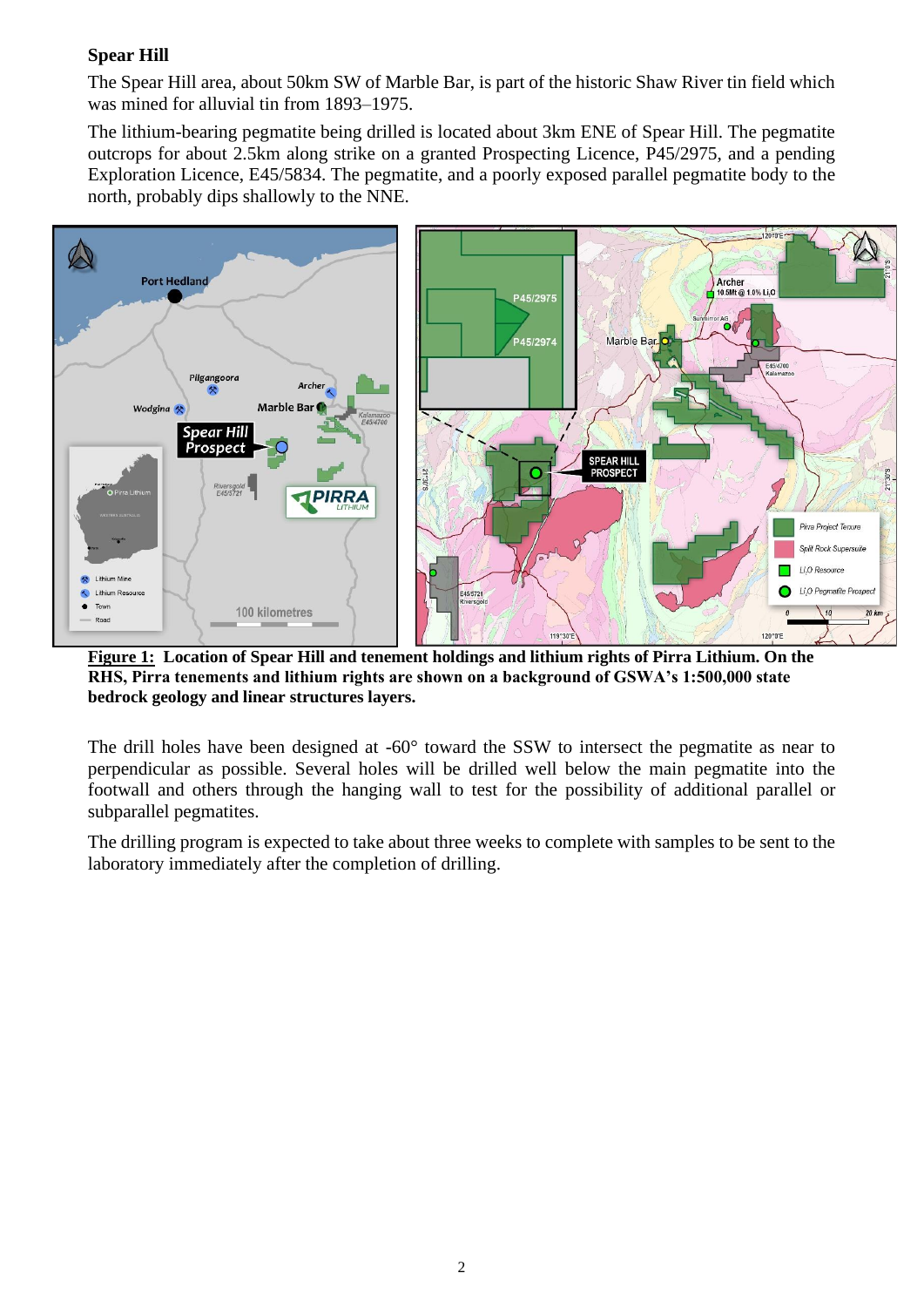

**Figure 2: Mapped distribution of the lithium pegmatite and location of the planned drill holes.**

#### **NOTES**

- 1. "Significant lithium prospect identified in East Pilbara": Haoma Mining Shareholder Update, March 8, 2022.
- 2. "Haoma Mining and Calidus Resources form new Pilbara lithium exploration venture": Haoma Mining Shareholder Update January 18, 2022.
- 3. "High-grade lithium pegmatite doubled to 2.5km strike": Haoma Mining Shareholder Update May 11, 2022.

Yours sincerely

Usay Moreja

 **Gary C. Morgan** Chairman